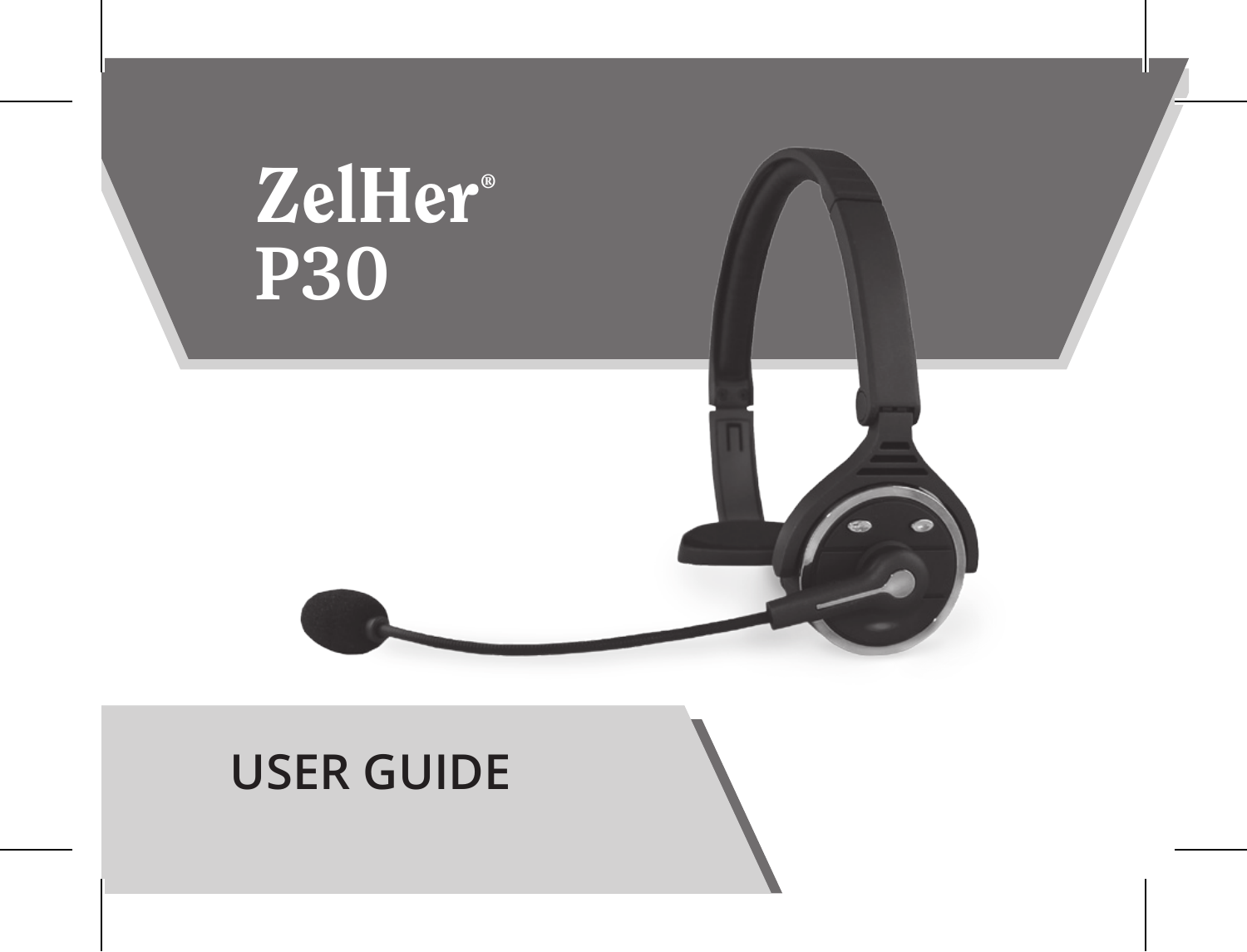# **ZelHer P30**

Thank you for choosing the ZelHer P30 Bluetooth headset, please examine the contents of the package to ensure that you have received all items, please read the entire full user guide before using the headset

#### **PACKAGE CONTENTS**

- P30 Bluetooth headset
- AC charger
- Car charger
- USB Cable
- User Guide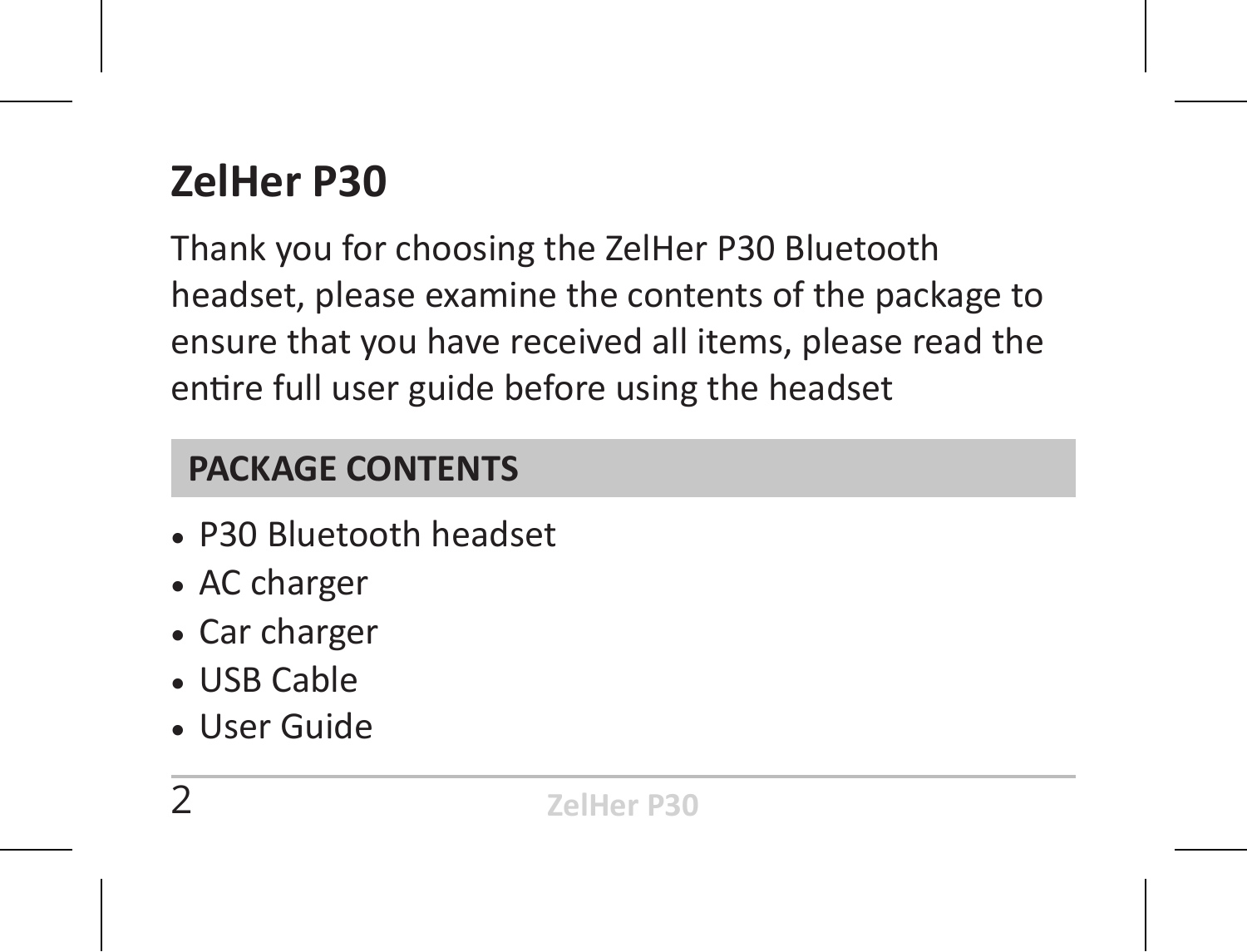# **User Guide for P30**

#### **KEY SPECIFICATIONS**

- Bluetooth v3.0
- 24 Hours: Talk Time
- 750 Hours: Standby time
- Enhanced Battery Saver (EBS) Extending battery live up to 8 months
- Working Range: 32ft
- Multipoint Support: (Pair and keeps connections with 2 Bluetooth devices)
- Balanced and Lite Weight
- Fits Comfortably on Either Ear
- Supporting profiles: Headset Profile (HP), Hand-Free Profile (HFP), Advanced Audio Distribution Profile (A2DP).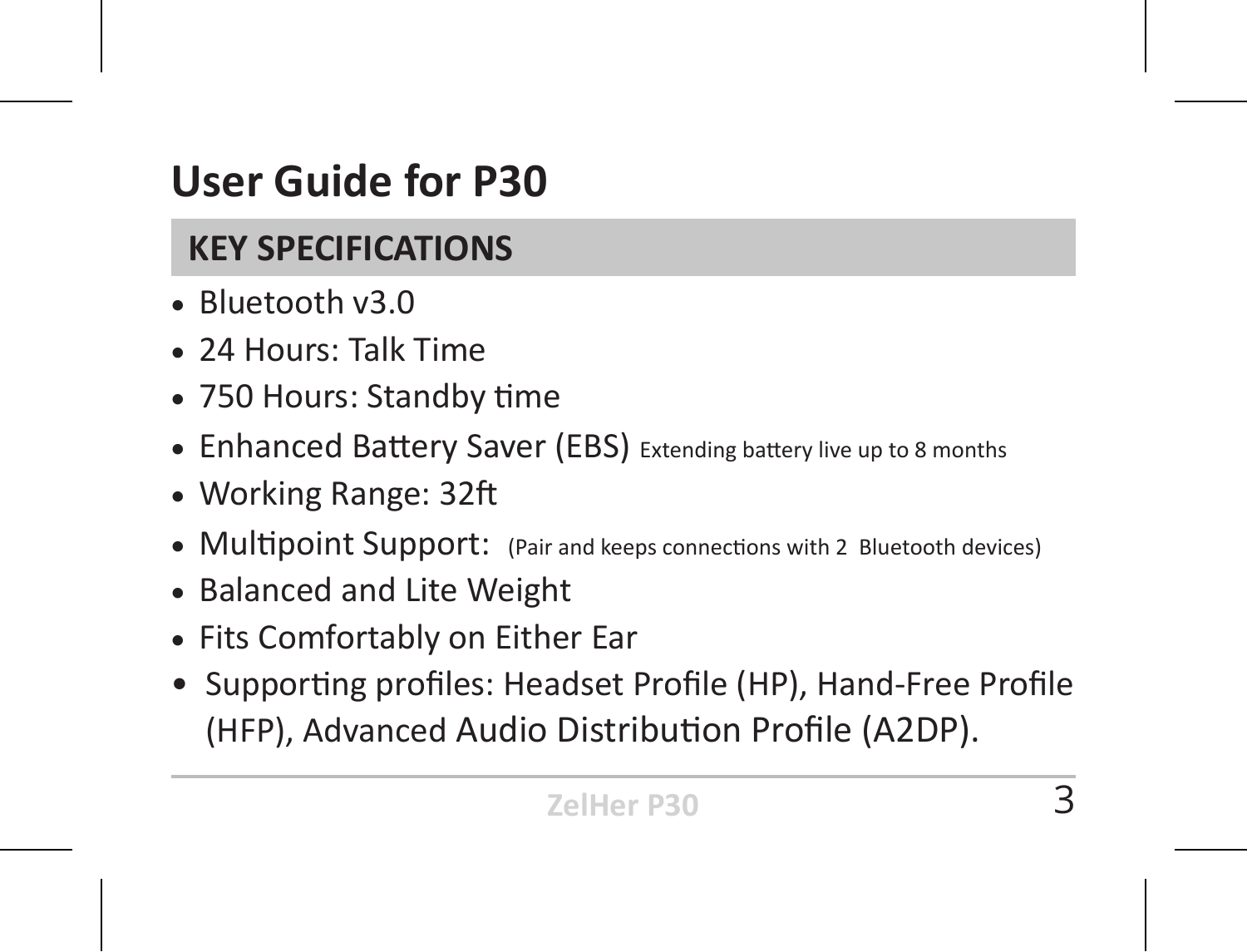#### **ABOUT YOUR ZELHER P30**



- Volume Up Volume Down
- Multifunction Button
- Indicator LED
- USB Charge slot

**ZelHer P30**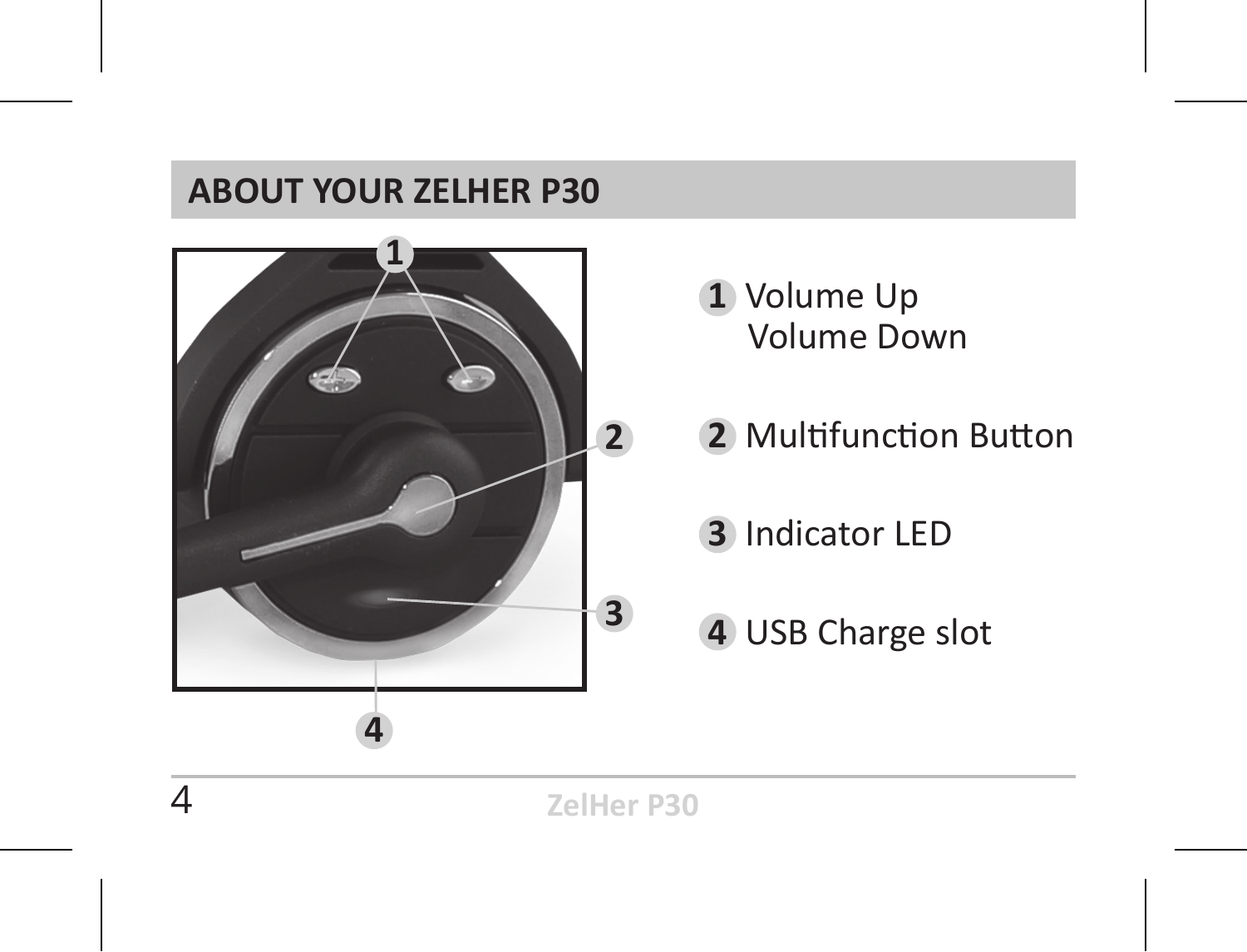# **GETTING STARTED**

- It is important to fully charge the headset, before starting the pairing process before initial use.
- Recommended Initial charge time is 3-5 hours.
- Do not use the headset while charging.

 **Note:**

- If you do not use your headset for a long period of time, it is recommended to recharge the headset for at least 3-5 hours before resuming use.
- Recharge unit in places at room temperature between 41°F (5°C) and 104°F (40°C).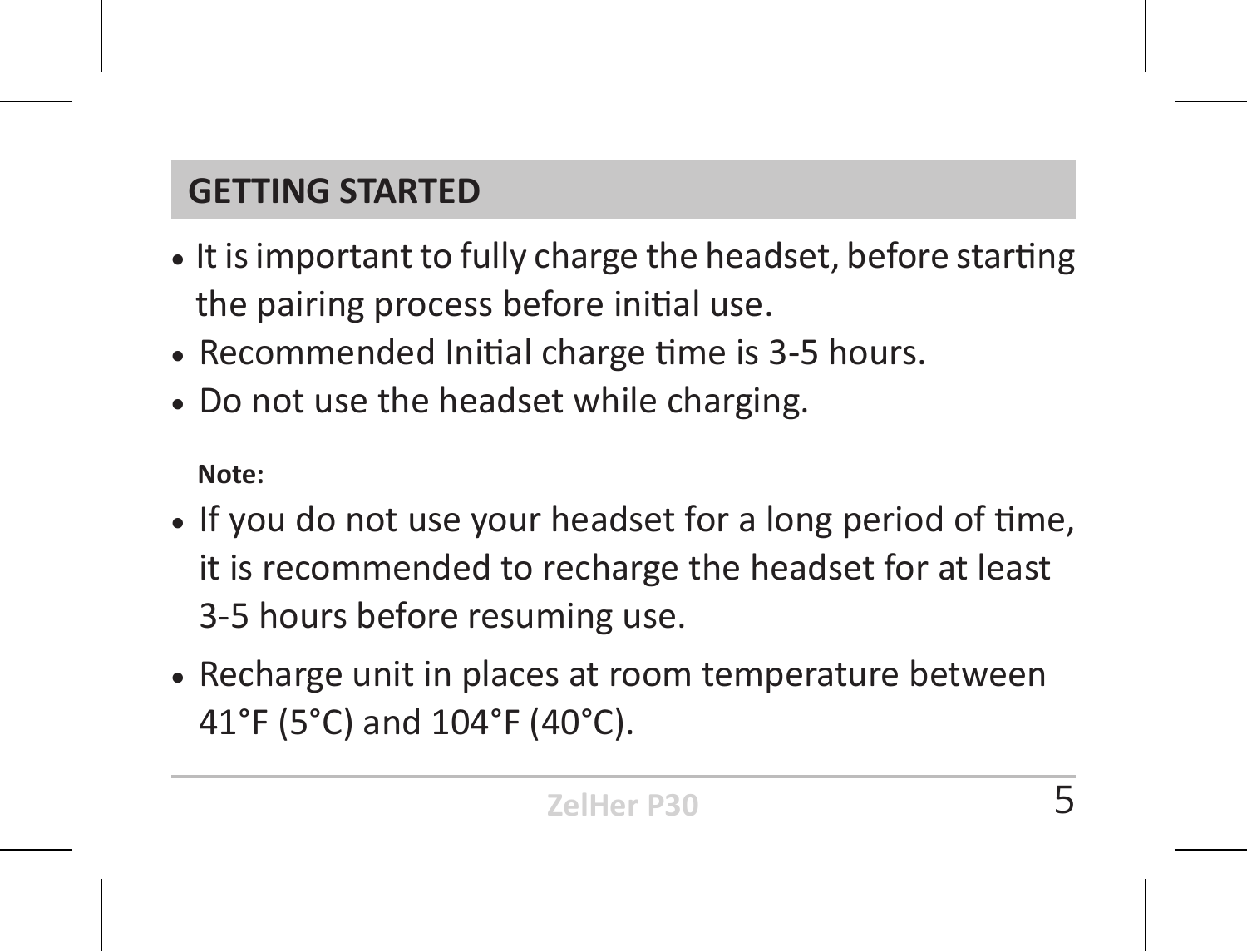## **CHARGING THE HEADSET**

# **To Charge the unit:**

1. Connect the large end of the USB cable into charger port.

2. Connect the small end of the USB cable into headset charging port.

3. Plug the charger into a proper outlet.

4. While charging, the indicator light on headset will turn red, when charging is complete; the indicator light will change to blue, flashing once every 10 seconds.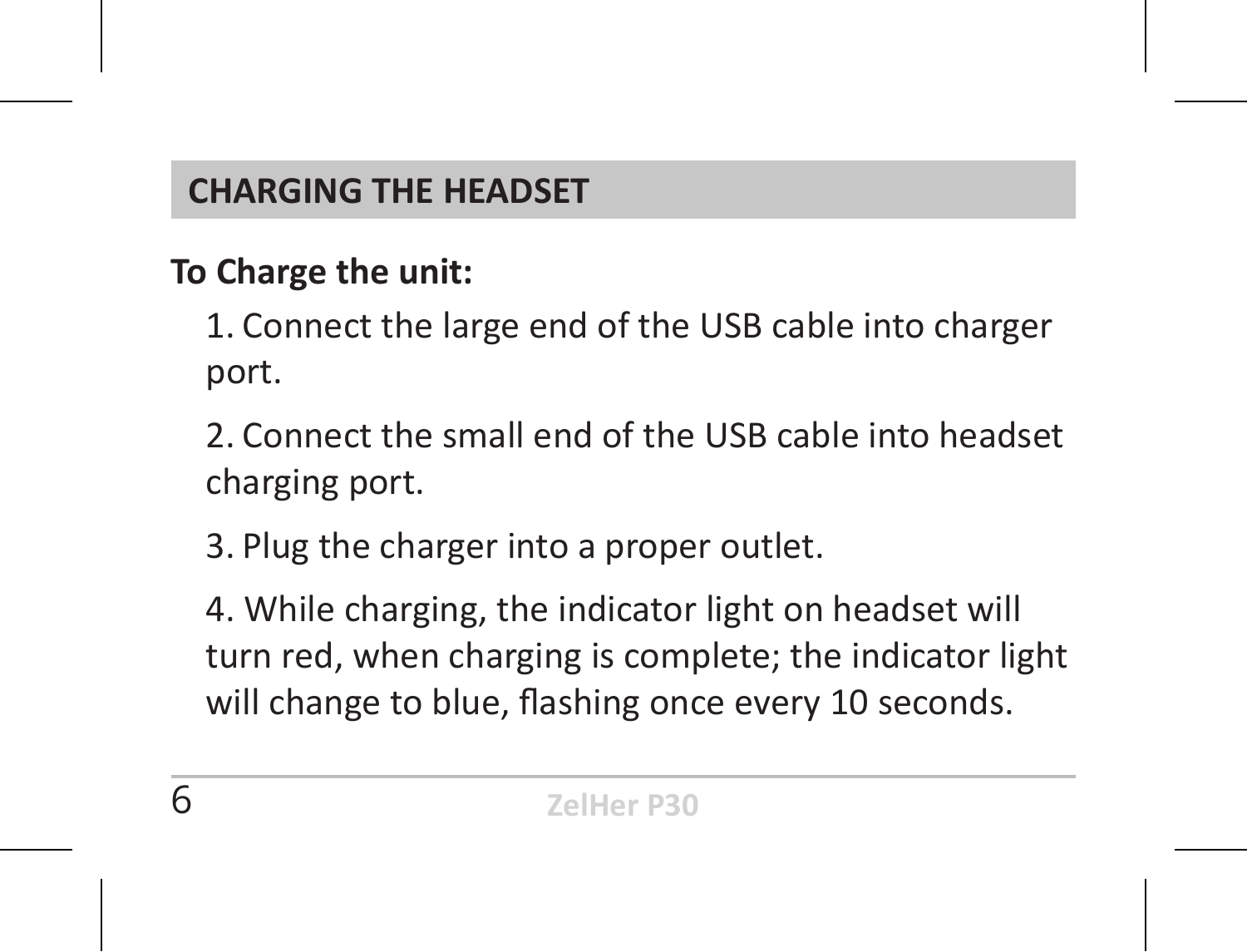#### **Turning on:**

Press and hold the Multi-function button (MFB) for 3-5 seconds, the blue light indicator will flash 3 times, and you will hear a voice prompt saying "Hello".

#### **Turning off:**

Press and hold the MFB for 3-5 seconds; the red light indicator will flash 3 times, and you will hear a voice prompt saying "Good bye".

#### **PAIRING THE HEADSET:**

**Pairing to 1 device**

1. Press and hold the MFB for approximately 6-8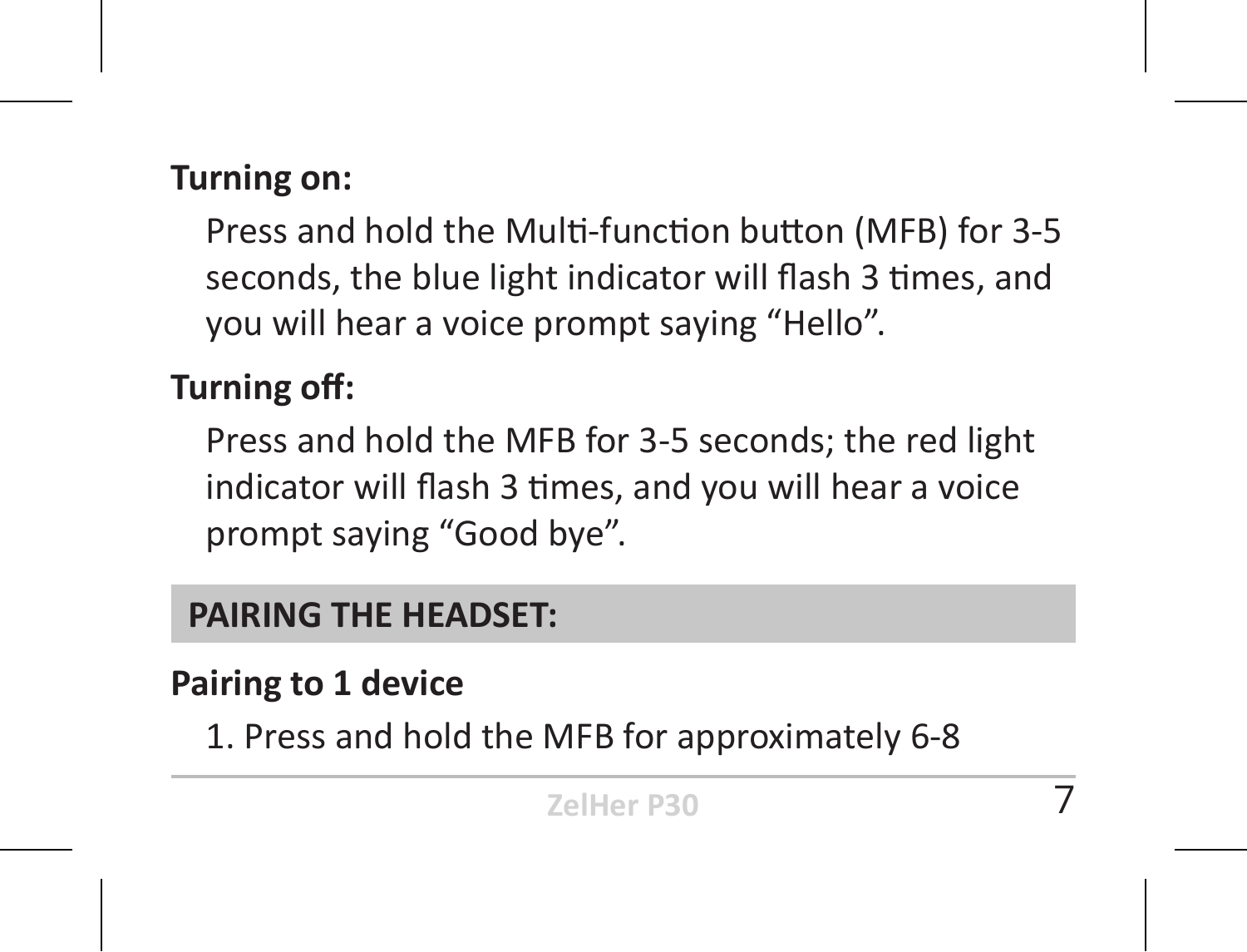seconds, until the LED light alternates between red and blue, you will hear a voice prompt saying "pairing" indicating that it is in pairing mode.

2. Activate the Bluetooth search feature on your phone; refer to your phone's manual for further instructions.

3. Select the P30 from the list of devices detected on your phone or computer.

4. If necessary enter pin code 0000 and accept connection.

5. When pairing is complete, your phone will prompt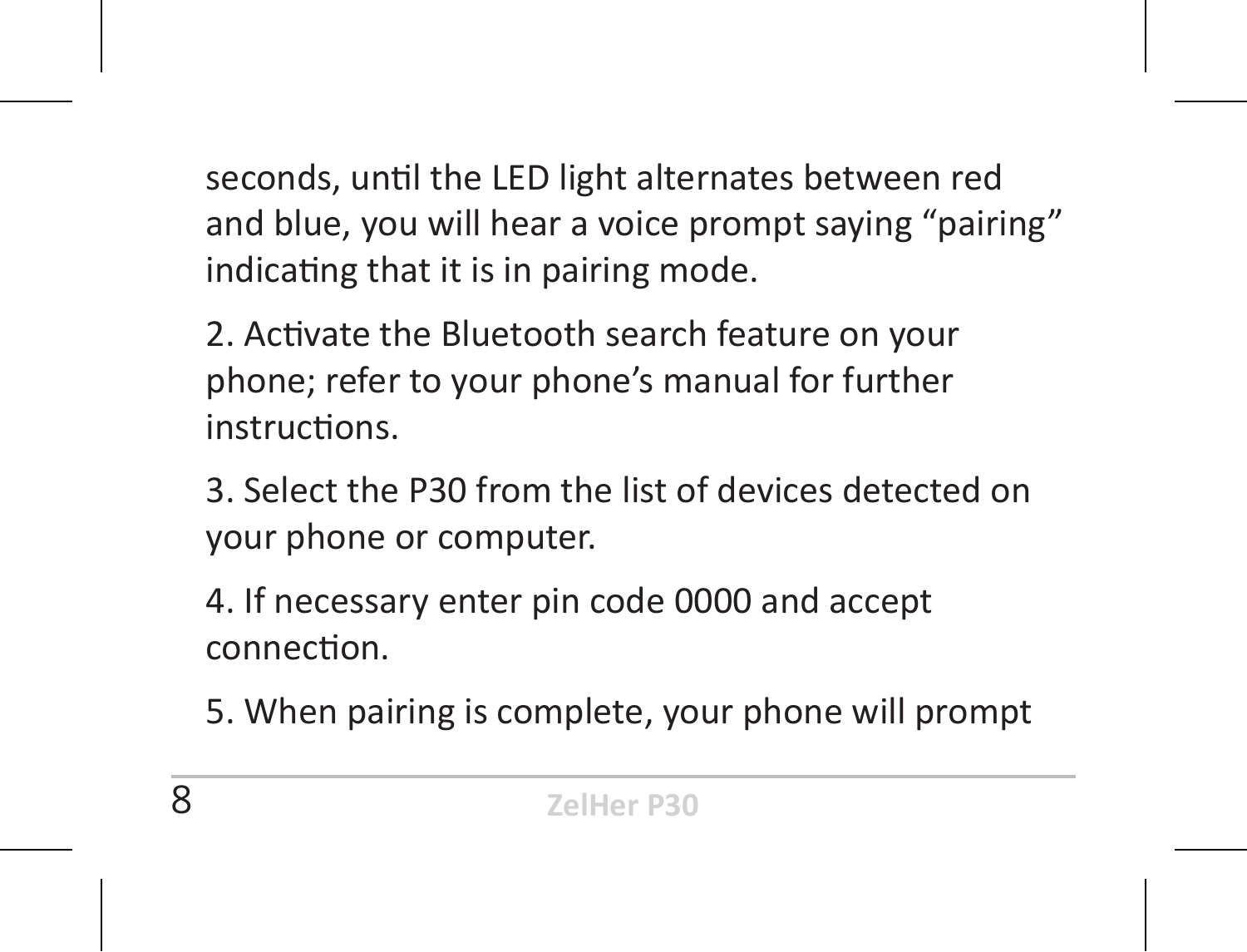you to connect to the headset enter "Connect" or  $^{\prime\prime}$ Yes".

6. When connected you will hear a voice prompt saying "your device is connected" and the LED will flash blue indicating that your Bluetooth headset is connected to your phone.

#### **Pairing a 2nd Device:**

1. Pair the first phone following the steps above.

2. Temporarily turn off the first connected phone's Bluetooth wireless technology function.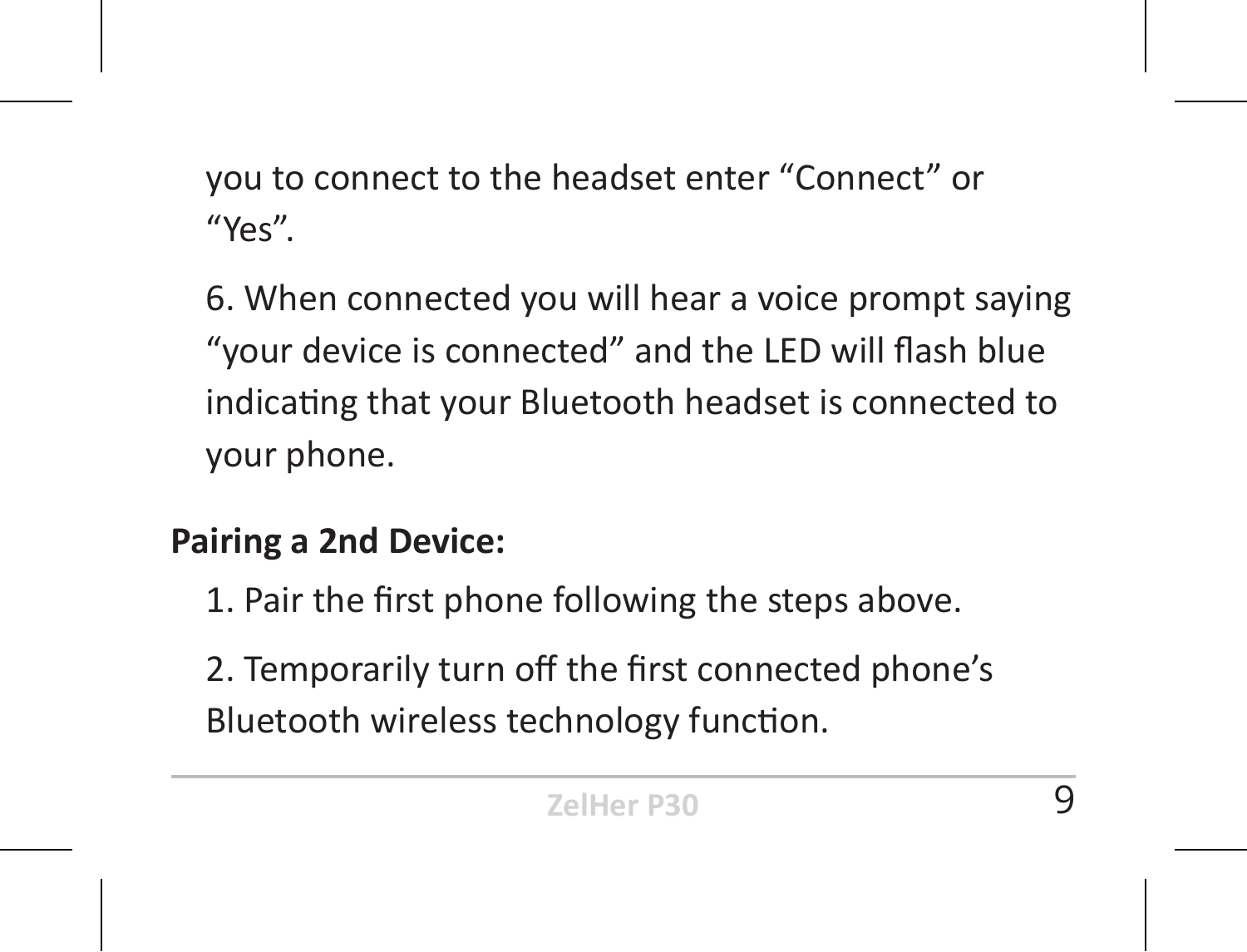3. Pair the second phone using the steps above.

4. Turn off the headset, and once again turn on the first phone's Bluetooth wireless technology functionality.

5. Once again turn on the headset, and it will reconnect to both devices automatically.

#### **GENERAL FUNCTIONS:**

#### **Turning on:**

Press and hold the MFB for 3-5 seconds; the blue light indicator will flash 3 times and you will hear a voice prompt saying "Hallo". The headset will automatically attempt to connect with the last device to which it was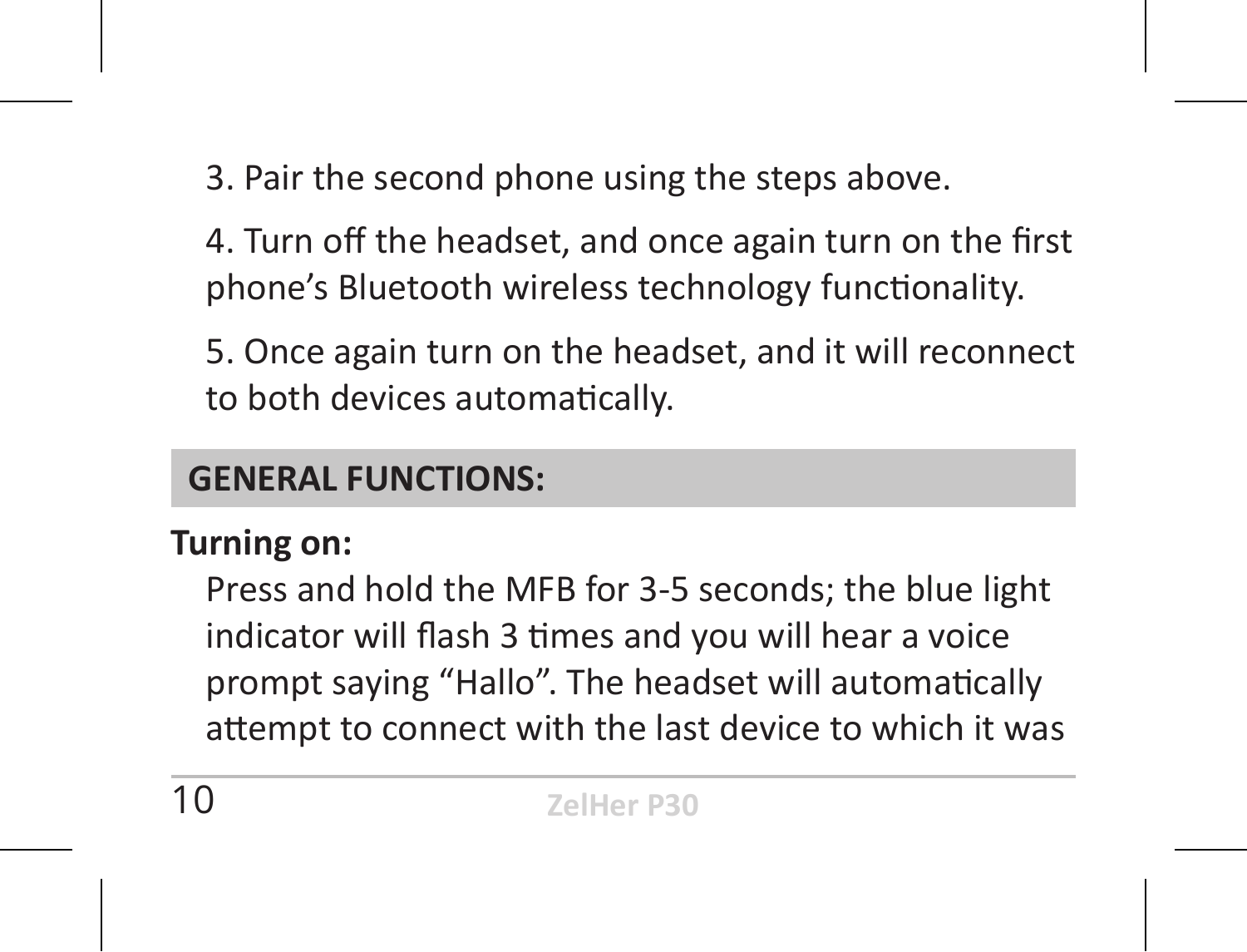paired. Ones connected, you will hear a voice prompt saying "your device is connected", and the blue light will blink once every 10 seconds.

## **Turning off:**

Press and hold the MFB for 3-5 seconds; the red light indicator will flash 3 times and you will hear a voice prompt saying "good bye".

Whenever your Bluetooth gets disconnected from other Bluetooth devices, a voice prompt will say "your device is disconnected".

When Bluetooth gets disconnected, the Enhanced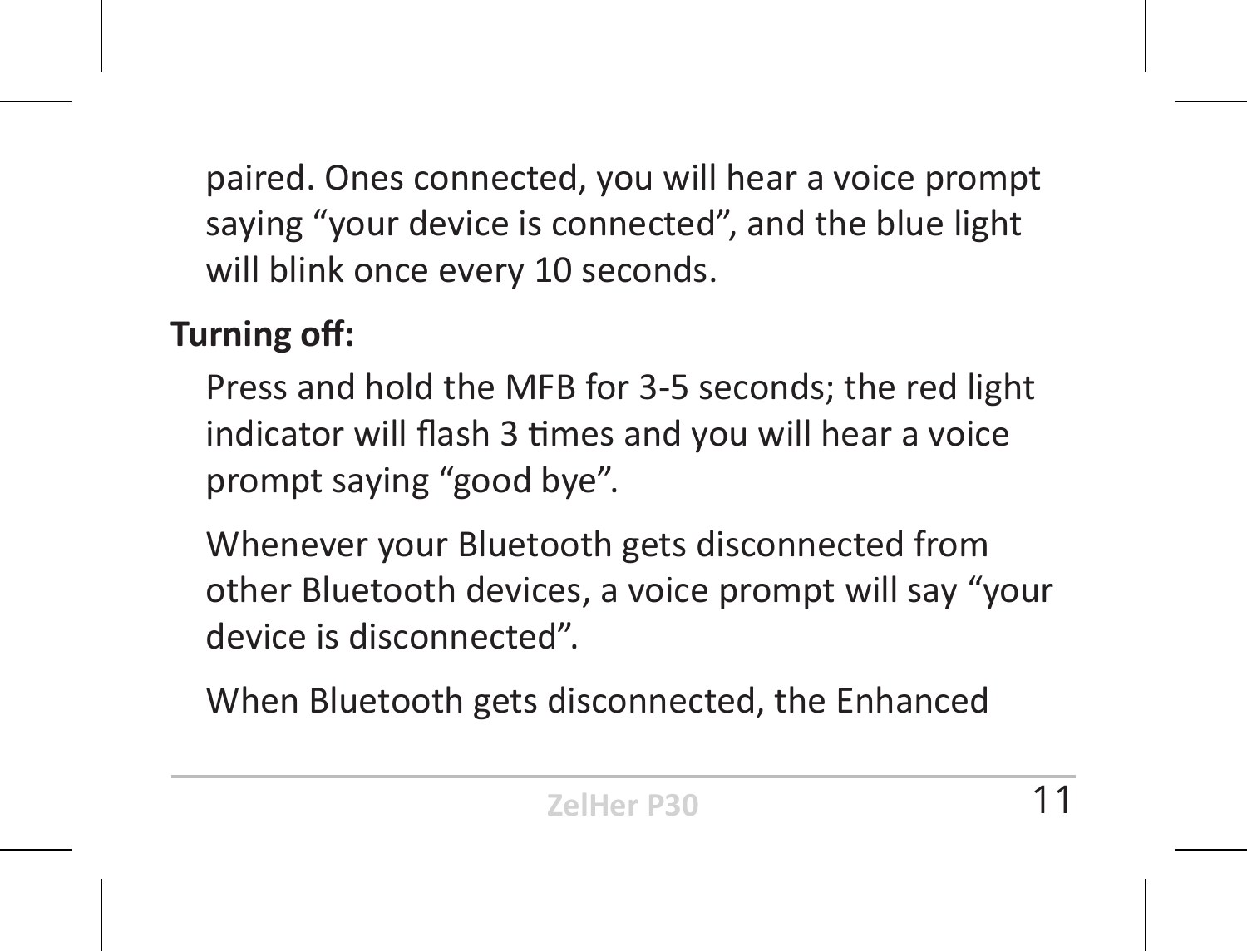battery saver (EBS) mode will automatically turn on.

#### **Adjust the volume:**

Press Volume + or – while on a call or streaming audio.

# **Incoming call / Ending a call:**

Simply Press the MFB once.

#### **Reject a call:**

Press and hold MFB for 3 seconds.

## **Redial:**

Press the MFB twice.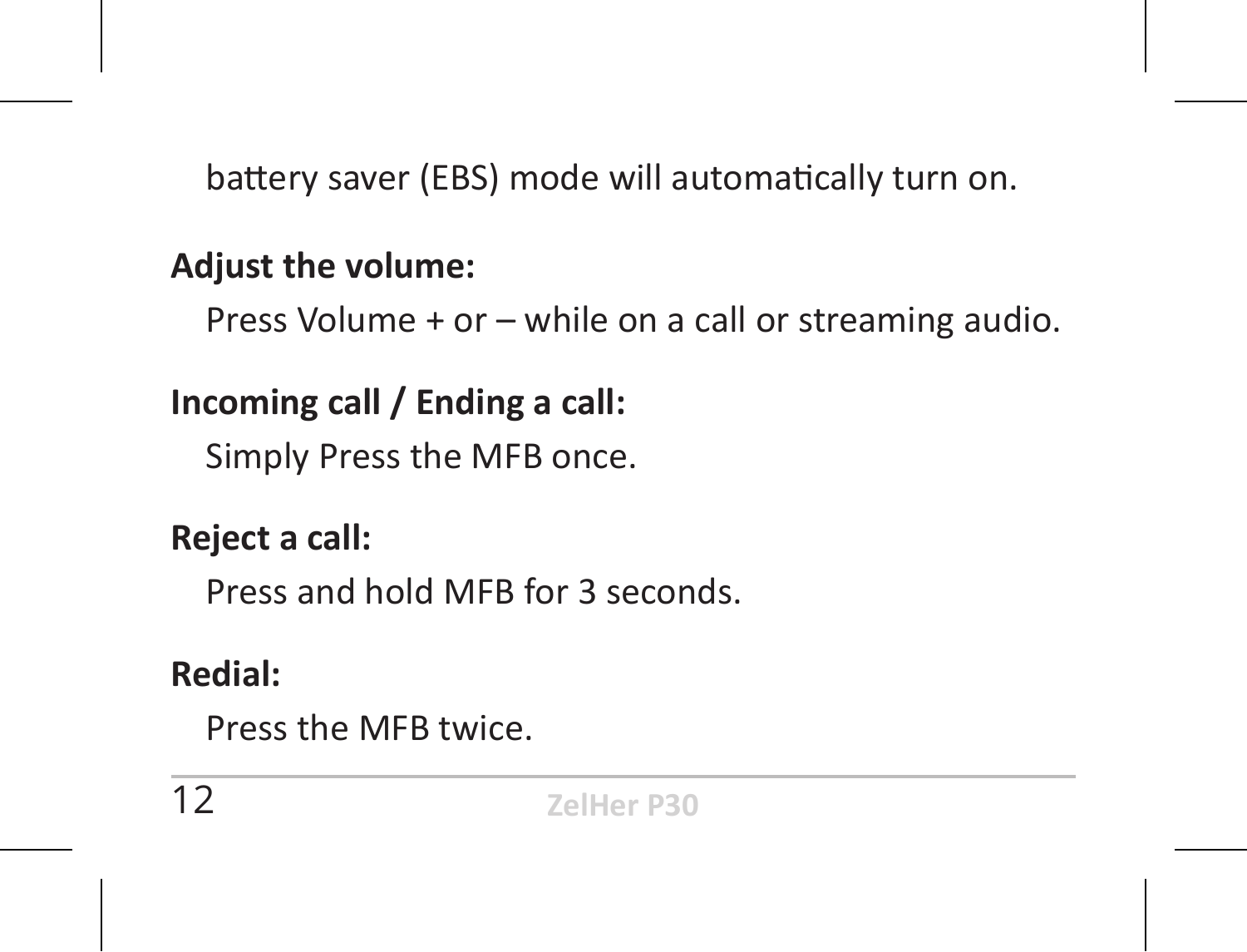## **Voice Dialing:**

- Press the MFB for 2 seconds.
- Voice dial feature will use the last paired device, for example if you pair device A and device B the voice dial will jump to device B

# **Mute On/Off:**

Press and hold volume (-) for 2-3 seconds. You will hear a double beep every 15 sec. while your Bluetooth is on mute.

## **Wearing the Headset:**

This headset can be worn on either ear and can be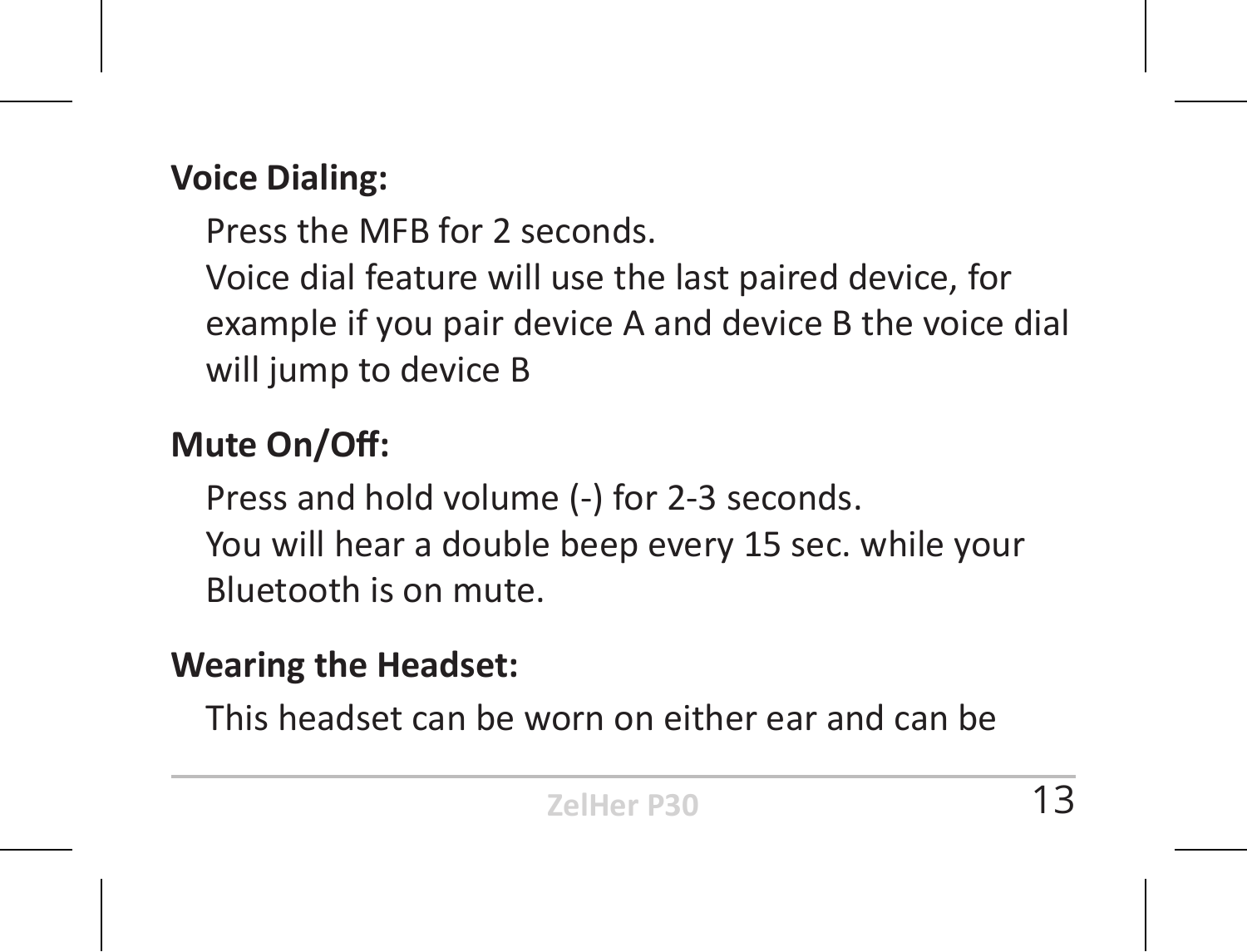adjusted according to your preference and comfortably.

To minimize tightness from headband use the headset extenders.

# **Low Battery Warning:**

When battery will reach to only 10% of power, the indicator light will begin to blink red and you will hear a voice prompt saying "low battery" every 30 seconds.

# **Enhanced Battery Saver (EBS):**

**Extending battery live up to 8 months** 

When Bluetooth power is on without being connected to any paired Bluetooth device, the blue light will start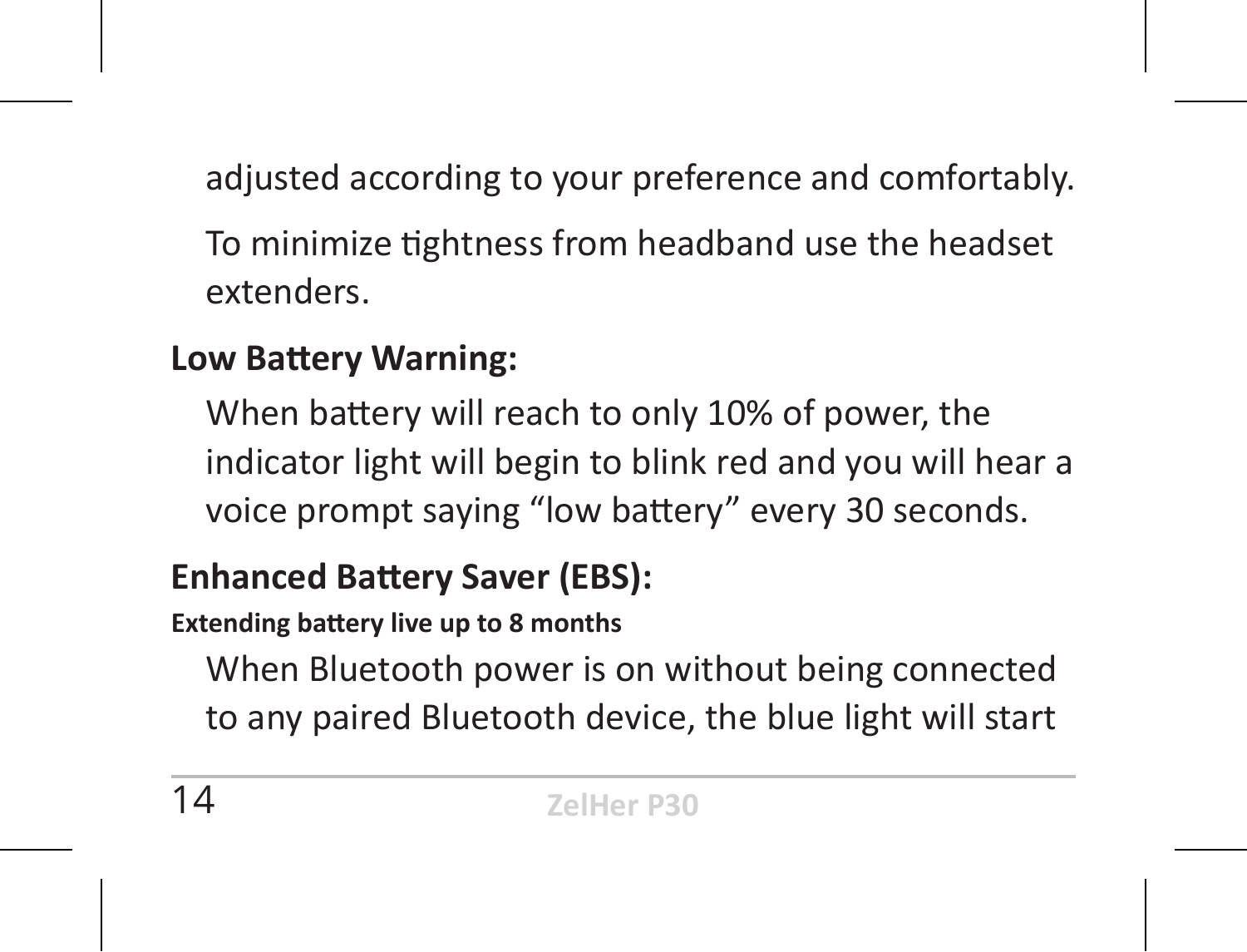to blink twice every 5-6 seconds for approximately 10 minutes, signaling that device will automatically turn off after 10 minutes of not getting any paired Bluetooth connection.

#### **Keep your Battery alive:**

- For ideal charge capacity and extended battery life, do not overcharge your Bluetooth headset; wait until you get the Low battery warning signal.
- Make sure to keep this product within the recommended temperature range of -4°F (-20°C) and 104°F (40°C).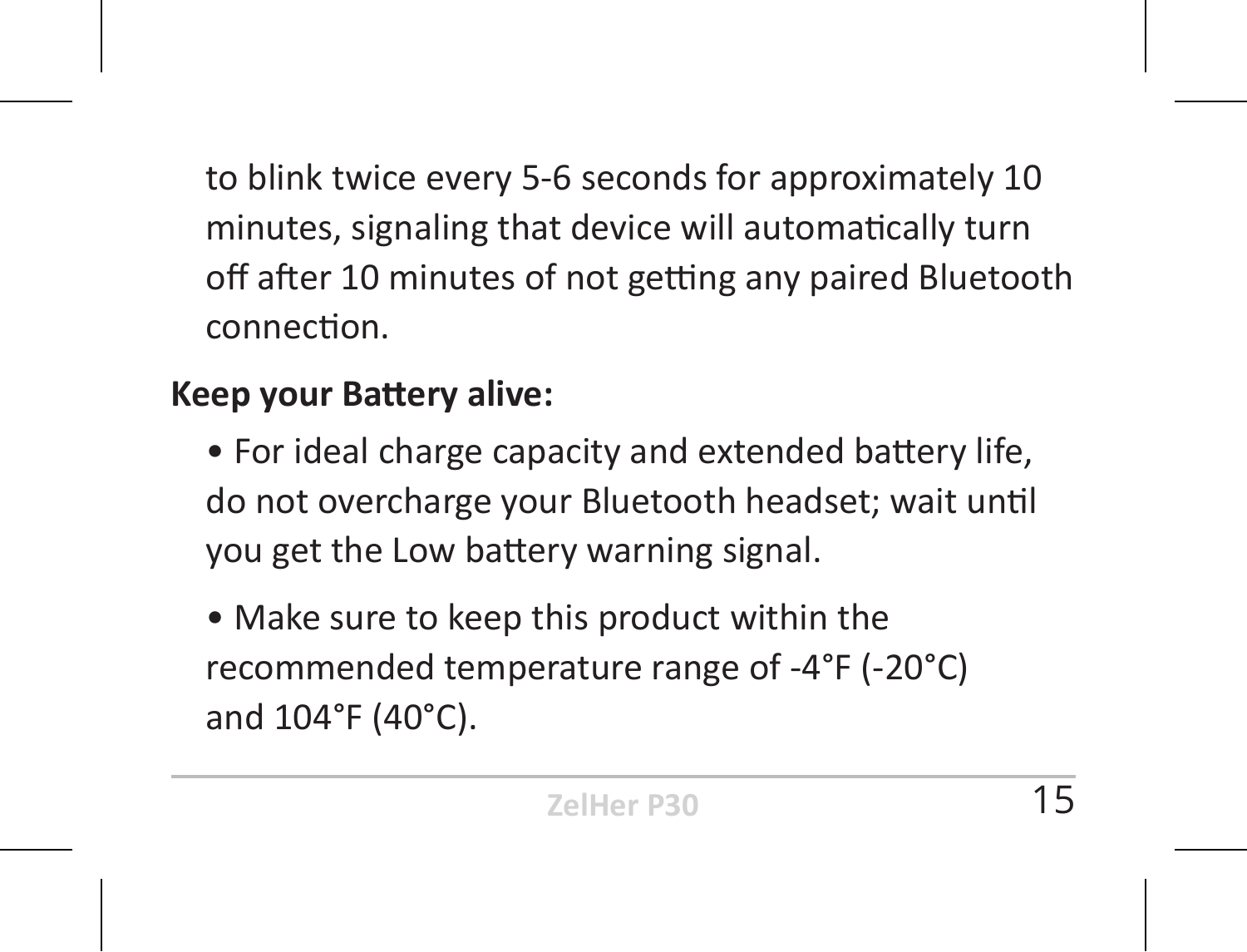## **Getting out of 32 feet distance:**

When your Bluetooth headset gets out of the 32 feet distance from your other Bluetooth device, you will hear a double beep every 10 seconds signaling that you are out of the 32 ft. range, after 10 minutes of being out of range, your device will automatically revert to EBS mode.

#### **Headset Storage:**

- Only use original accessories with this device.
- Do not disassemble headset, it will void the warranty.
- Store headset away from dust, heat, and water.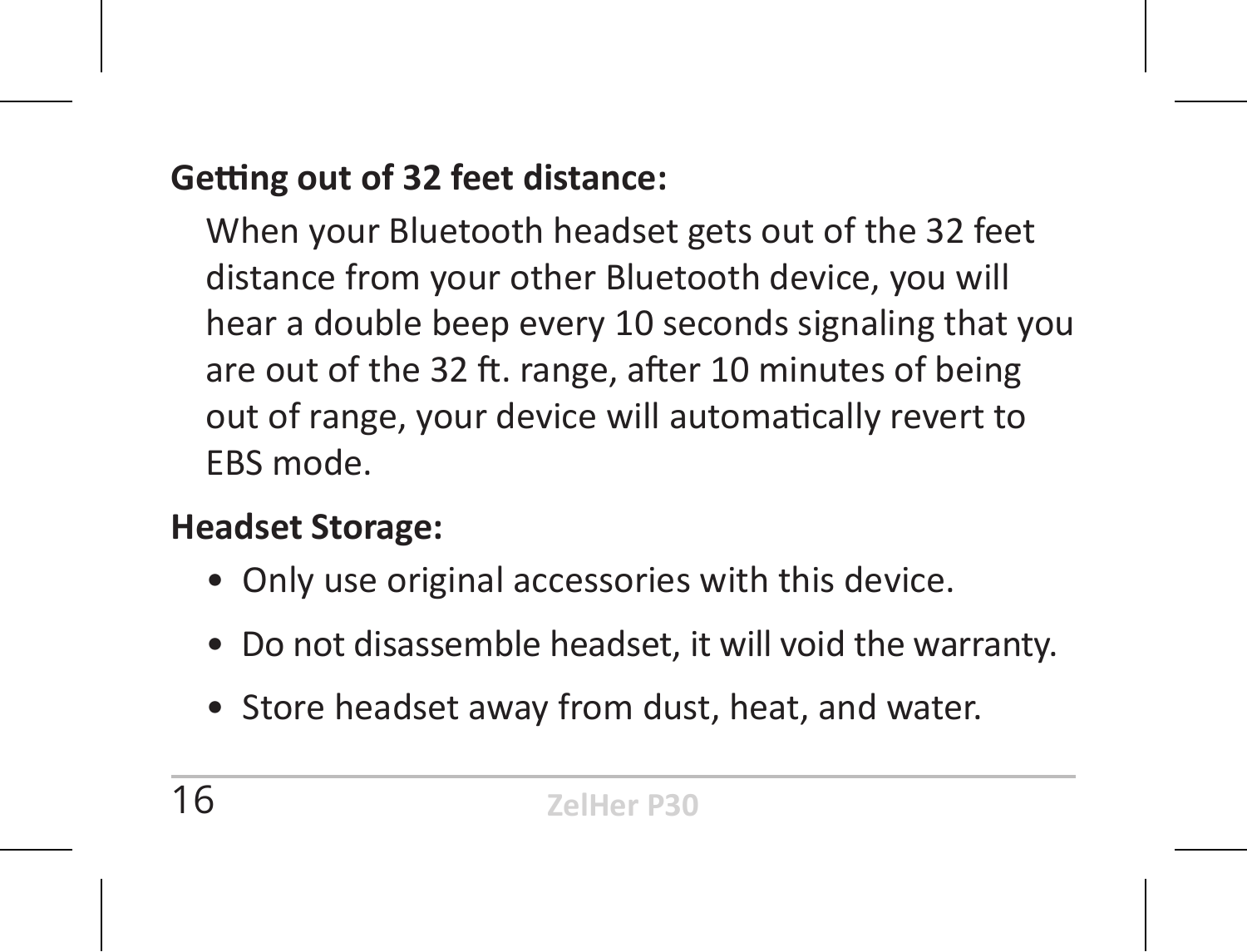- Use clean, soft, static free cloth to clean headset surfaces.
- Do not allow children to play or use headset.
- Do not store headset or charger in extreme environments.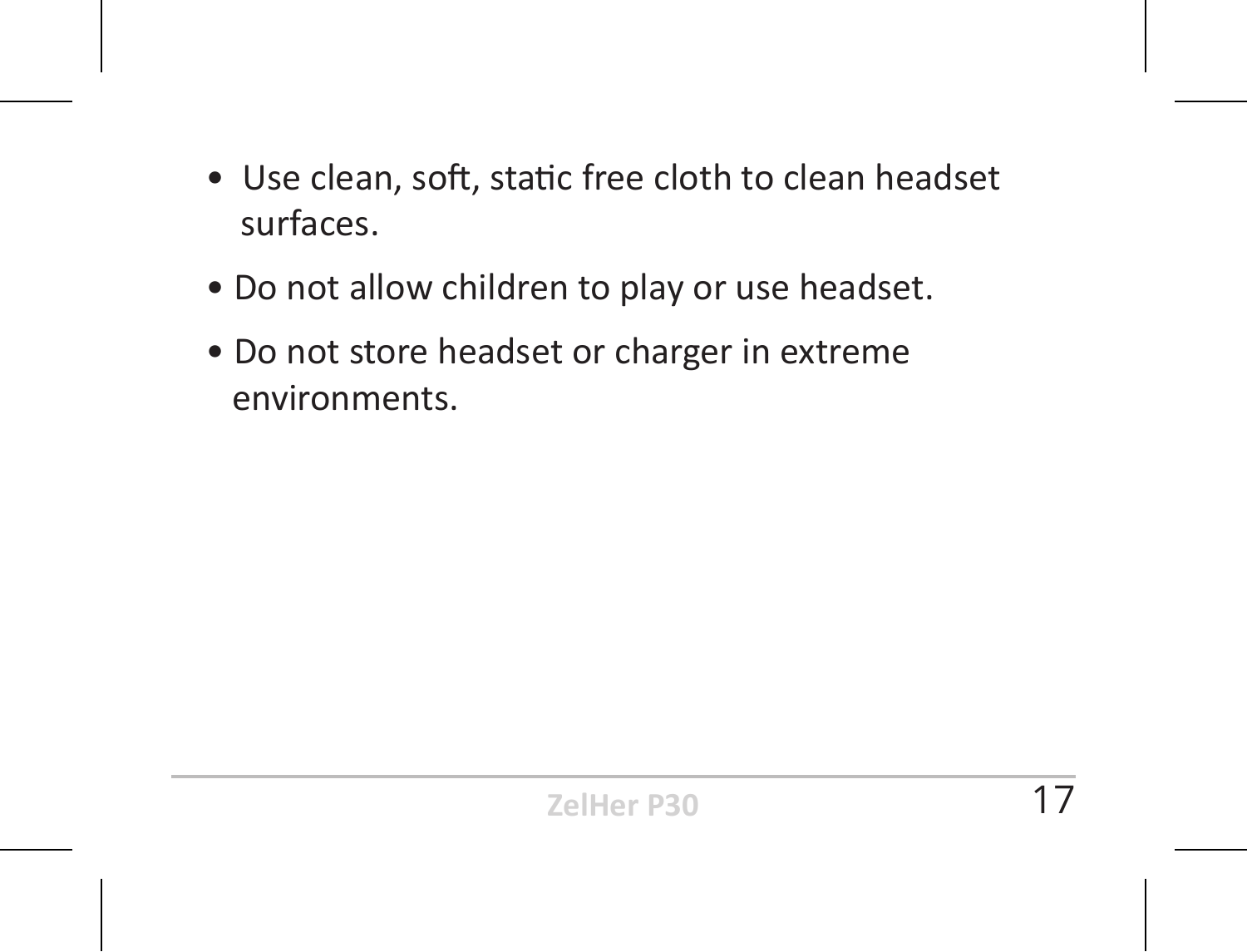# Fifth Avenue Accessories Corp. Limited Warranty

All Zelher Bluetooth headsets carry a one year limited warranty, from date of purchase.

Fifth Avenue Accessories Corp**.** Warrants this headset will be free from defects in materials and workmanship for a period of one year from the date of purchase.

During the first year, we will at our option, repair or replace this product or any defective parts, free of charge. Consumable components subject to normal wear and tear, such as microphone windscreens, ear cushions are not included in this one-year warranty.

We recommend that you keep the original shipping materials, as it is important that the product will not be damaged during shipping.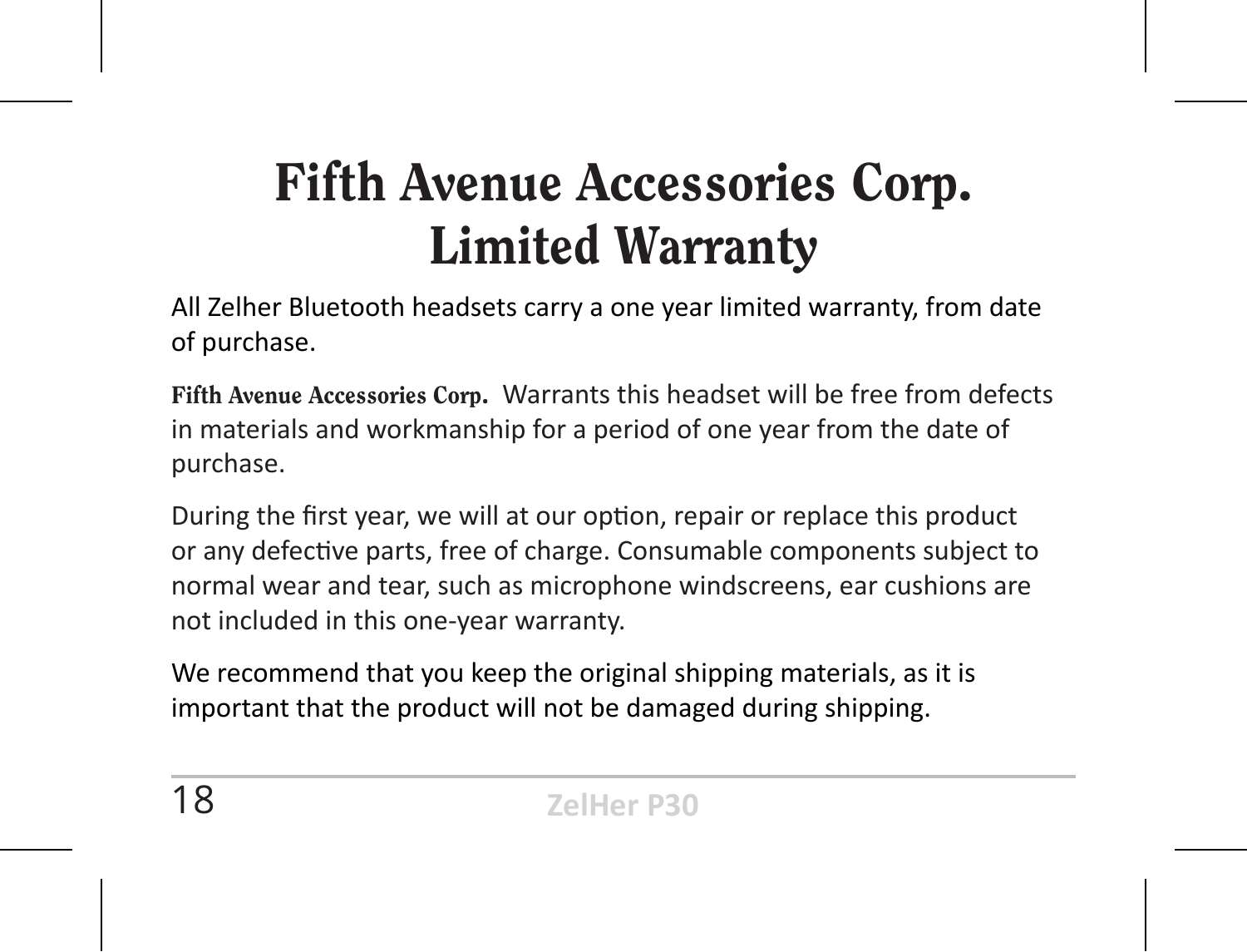To obtain Warranty Service, please contact us at warranty@zelher.com or by calling 866.783.4546.

The following information must be presented to obtain Warranty Service, (1) Proof of purchase, which clearly indicates the name of the dealer, the product type, the date of purchase, name and address of purchaser, (2) the Bluetooth headset.

Consumer will be responsible for shipping or transportation charges to us.

Products returned to Fifth Avenue Accessories Corp**.** For repair under this warranty will be return shipped to the customer at our expense.

The warranty does not cover damage caused by accident, direct and indirect, misuse or abuse, neglect, improper operation, unauthorized product modification or repairs, or any cause other than defects in the materials or workmanship of Fifth Avenue Accessories Corp**.'s** products.

The Bluetooth® word mark and logos are owned by the Bluetooth SIG, Inc.